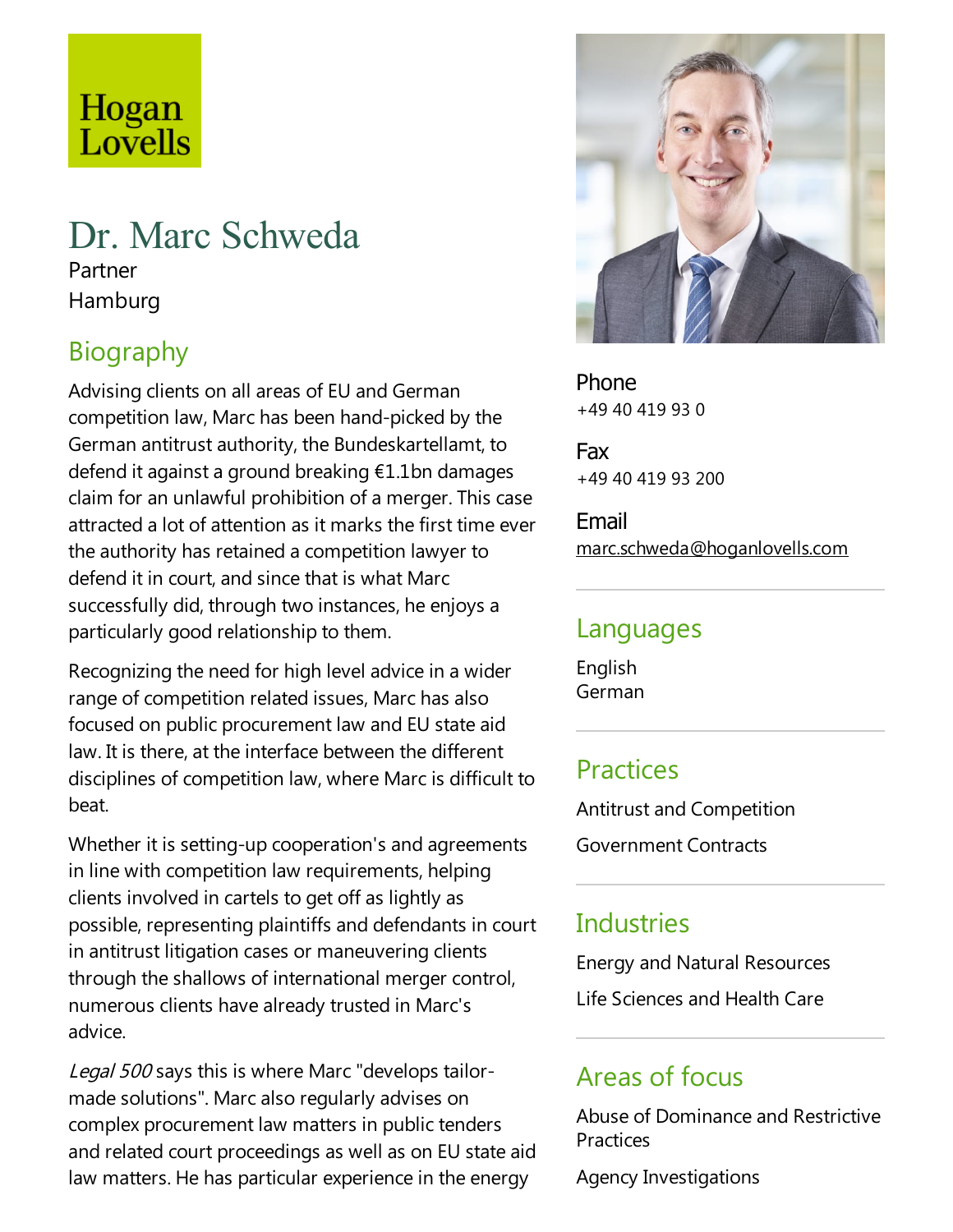and life sciences sectors. Marc is co-author of two wellknown German commentaries on German and EU competition law, the Langen/Bunte and the Lowenheim/Riesenkampf/Meessen. He also writes in Heidenhain, EU State Aid Law Handbook.

#### Representative experience

Defending the FCO in ground breaking  $£1.1$ bn damages litigation brought by Danish GN Store Nord A/S for unlawful prohibition of a merger.

Advising Tank & Rast on competition law aspects, e.g. with respect to restructuring of the assignment of fuel supply rights for motorway petrol stations in Germany.

Representing LEGO in investigation proceedings of the Bundeskartellamt, inter alia, concerning vertical resale price maintenance and a functional discount system.

Advising Baxter Germany on public procurement law and related competition law issues regarding various public tenders of German sick funds for supply/rebate contracts.

Advising a major international energy company on competition law aspects in various arbitration procedures concerning long term gas sales agreements.

Representing eBay Germany in two pilot investigations of the German Federal Cartel Officeinto restrictions of e-commerce, including so-called platform bans.

Representing an international manufacturer of compressors on the defence against damage claims following a cartel decision of the EU Commission.

Representing Baxter Germany in a contract award review proceeding before the VK Bund.

Advising Autobahn Tank & Rast on the preparation and implementation of an auction procedure for LPG on motorway petrol stations in Germany.

## Awards and rankings

Very collegial and knowledgeable; strong and

Antitrust and Competition Litigation Competition Compliance

#### Education and admissions

#### Education

Osnabrück University

## **Memberships**

forum vergabe e.V.

Studienvereinigung Kartellrecht e.V.

#### Bar admissions and qualifications

Germany